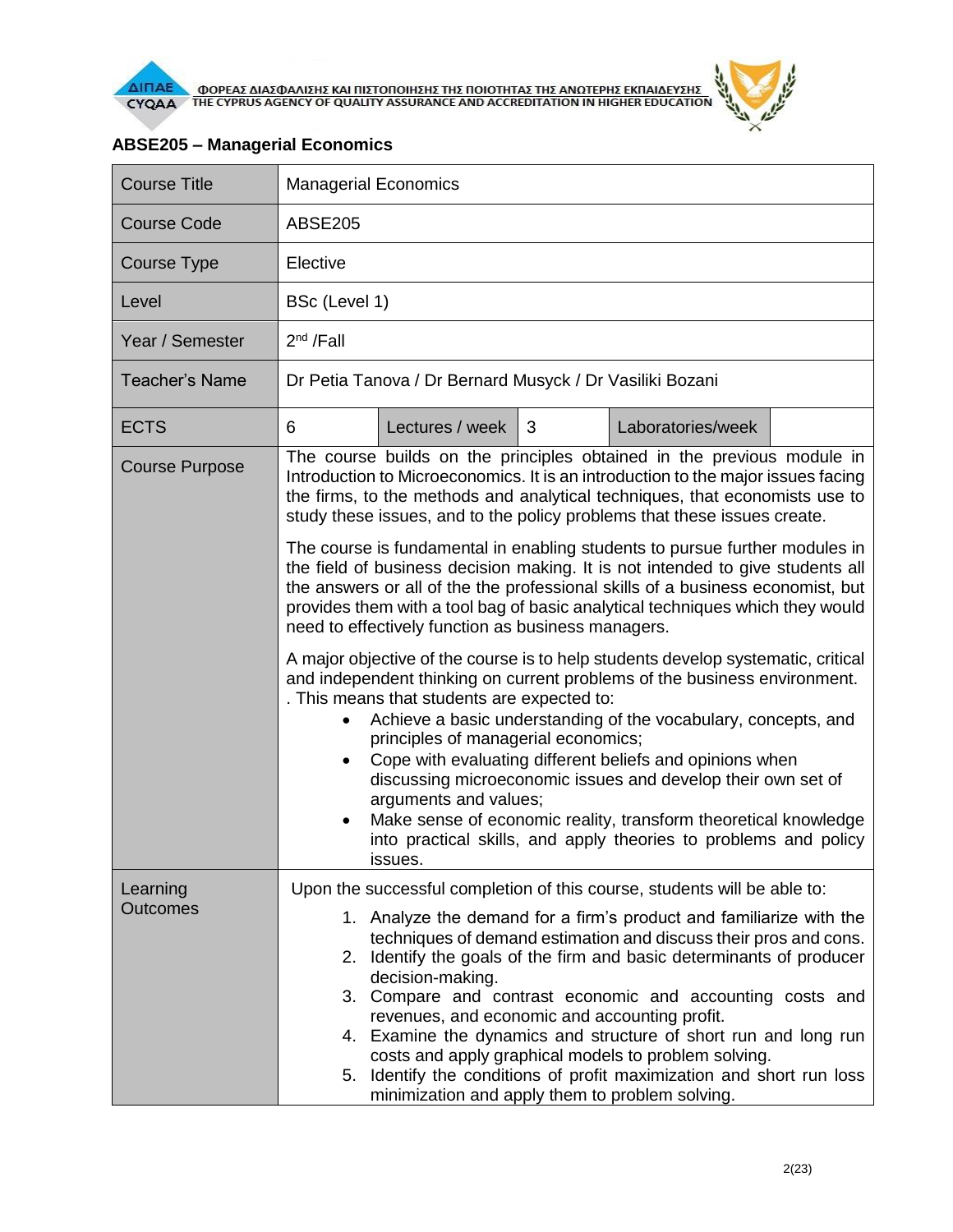

|                       | 6. Analyze the determinants of industrial organization and outline<br>different market structures.<br>7. Compare and contrast firm's conduct and performance under<br>different market structures: perfect competition, pure monopoly,<br>monopolistic competition and oligopoly.<br>8. Scrutinize firms' pricing decisions.<br>9. Discuss the impact of industry structure on firms' performance<br>10. Realize the nature and constraints of antimonopoly policy<br>11. Debate theories of the firm;<br>12. Evaluate the determinants of factor income: analyze the labor<br>market, capital market and land market. |              |             |  |  |
|-----------------------|------------------------------------------------------------------------------------------------------------------------------------------------------------------------------------------------------------------------------------------------------------------------------------------------------------------------------------------------------------------------------------------------------------------------------------------------------------------------------------------------------------------------------------------------------------------------------------------------------------------------|--------------|-------------|--|--|
| Prerequisites         | <b>ABSE101</b>                                                                                                                                                                                                                                                                                                                                                                                                                                                                                                                                                                                                         | Corequisites | <b>None</b> |  |  |
| <b>Course Content</b> | 1. Introduction to Managerial Economics                                                                                                                                                                                                                                                                                                                                                                                                                                                                                                                                                                                |              |             |  |  |
|                       | Articulate the core problems that a company has to handle based on<br>economic theory and on empirical evidence.                                                                                                                                                                                                                                                                                                                                                                                                                                                                                                       |              |             |  |  |
|                       | Outline the types of issue which are addressed by managerial economics.                                                                                                                                                                                                                                                                                                                                                                                                                                                                                                                                                |              |             |  |  |
|                       | Explain why managerial economics is important and useful as an area of<br>study.                                                                                                                                                                                                                                                                                                                                                                                                                                                                                                                                       |              |             |  |  |
|                       | Realize how Managerial Economics relates to other disciplines, what its<br>core areas are, and the methods of analysis which it uses.<br>Explain principles of economic decision making and apply them to a<br>chosen problem in a written assignment.                                                                                                                                                                                                                                                                                                                                                                 |              |             |  |  |
|                       |                                                                                                                                                                                                                                                                                                                                                                                                                                                                                                                                                                                                                        |              |             |  |  |
|                       | Recognize the functions of a business economist.                                                                                                                                                                                                                                                                                                                                                                                                                                                                                                                                                                       |              |             |  |  |
|                       | 2. Demand Analysis and Estimation                                                                                                                                                                                                                                                                                                                                                                                                                                                                                                                                                                                      |              |             |  |  |
|                       | Analyze the demand for a firm's product and familiarize with the<br>techniques of demand estimation.                                                                                                                                                                                                                                                                                                                                                                                                                                                                                                                   |              |             |  |  |
|                       | Examine different methods of demand estimation.                                                                                                                                                                                                                                                                                                                                                                                                                                                                                                                                                                        |              |             |  |  |
|                       | Familiarize with the forecasting methods.                                                                                                                                                                                                                                                                                                                                                                                                                                                                                                                                                                              |              |             |  |  |
|                       | Explain a problem-solving approach that enables students to use<br>empirical studies as an aid to managerial decision-making                                                                                                                                                                                                                                                                                                                                                                                                                                                                                           |              |             |  |  |
|                       | Assess the impact of price elasticity of demand and cross price elasticity<br>of demand for firms' decision-making.                                                                                                                                                                                                                                                                                                                                                                                                                                                                                                    |              |             |  |  |
|                       | Appreciate yield management and its relevance to business decision<br>making.                                                                                                                                                                                                                                                                                                                                                                                                                                                                                                                                          |              |             |  |  |
|                       | 3. Producer Decision Making                                                                                                                                                                                                                                                                                                                                                                                                                                                                                                                                                                                            |              |             |  |  |

 $\theta$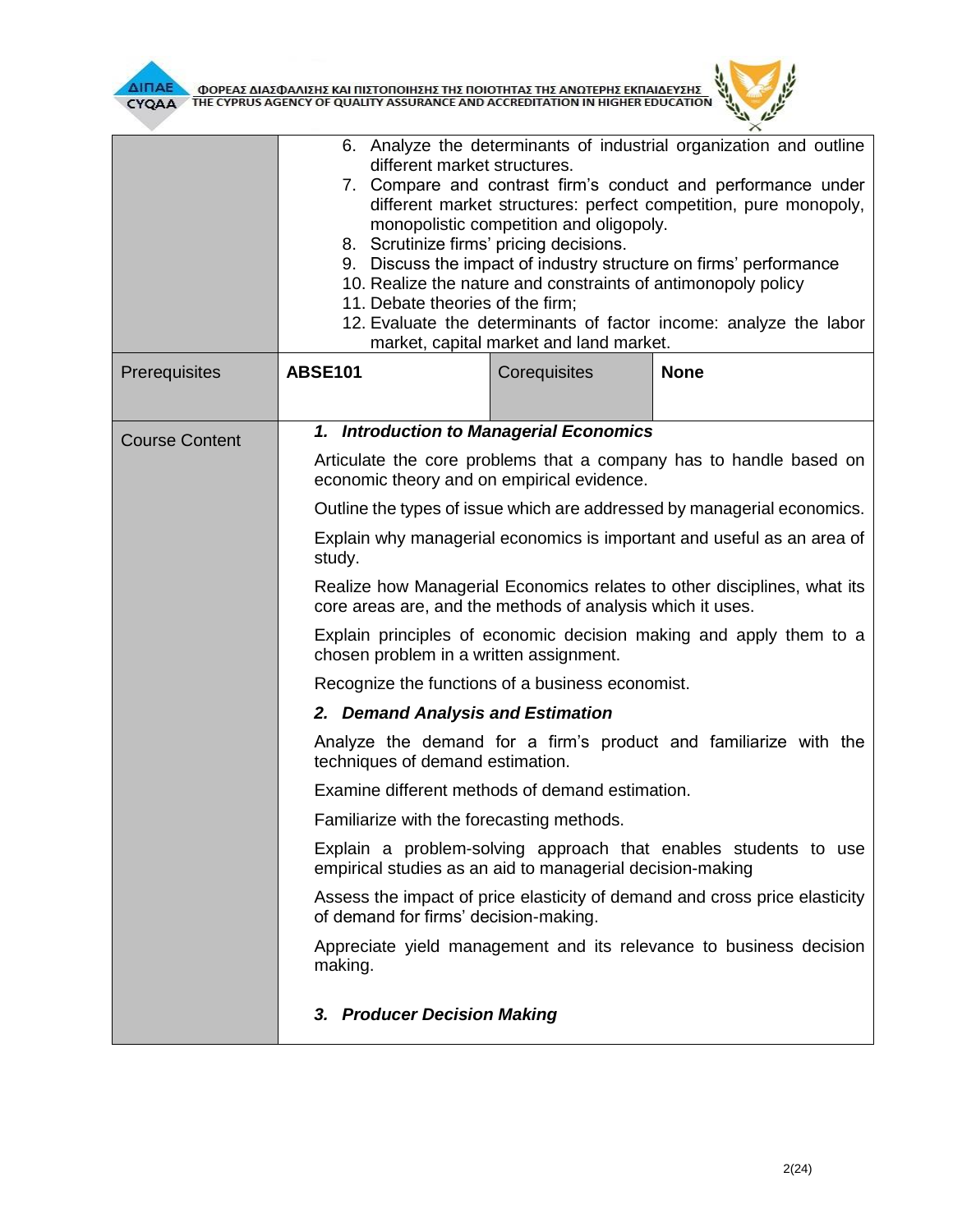Identify the nature and basic determinants of producer decision making. Define the firm as a profit maximizer. Understand and explain the production function.

Distinguish between economic and accounting costs and apply them to problem solving. Compare and contrast economic profit and accounting profit. Understand the meaning of normal profit.

Compare and contrast short run and long run decisions. Articulate the law of diminishing returns. Analyze the dynamics of total, marginal and average product. Determine factors, affecting technological choice and the least cost factor combination for a given output. Distinguish between increasing, constant and decreasing returns to scale.

Analyze the dynamics of a firm's costs in the short run and estimate marginal and average costs. Determine the conditions for profit maximization and loss minimization in the short run.

Analyze the terms of profit maximization in the long run. Relate graphical and formal analysis to problem selecting the optimum production decisions in the short run and in the long run.

# *4. Analysis of perfectly competitive markets*

Identify the determinants of industrial organization within the framework of the "structure – conduct - performance" paradigm.

Examine the structural conditions of competition. Define and distinguish perfectly competitive markets from the perspective of industrial structure.

Assess the dynamics of marginal revenue under perfect competition. Analyze the constraints for the firm's supply under perfect competition. Derive the firm's supply curve and apply it to problem solving.

Assess the behaviour of perfectly competitive industry.

Critically evaluate the performance of perfectly competitive markets. Categorize efficiency criteria and distinguish between allocative and production efficiency. Debate the concept of efficiency in distribution. Differentiate between the static and the dynamic approach to efficiency assessment.

Apply graphical analysis to problem solving. Simulate perfectly competitive profit maximizing decision making.

## *5. Decision making of the pure monopoly*

Identify the sources of market imperfection and distinguish between natural and institutional monopoly. Find empirical evidence of natural and institutional monopoly and present it in a debate on the future of natural monopoly based on the technological and institutional developments in the world economy.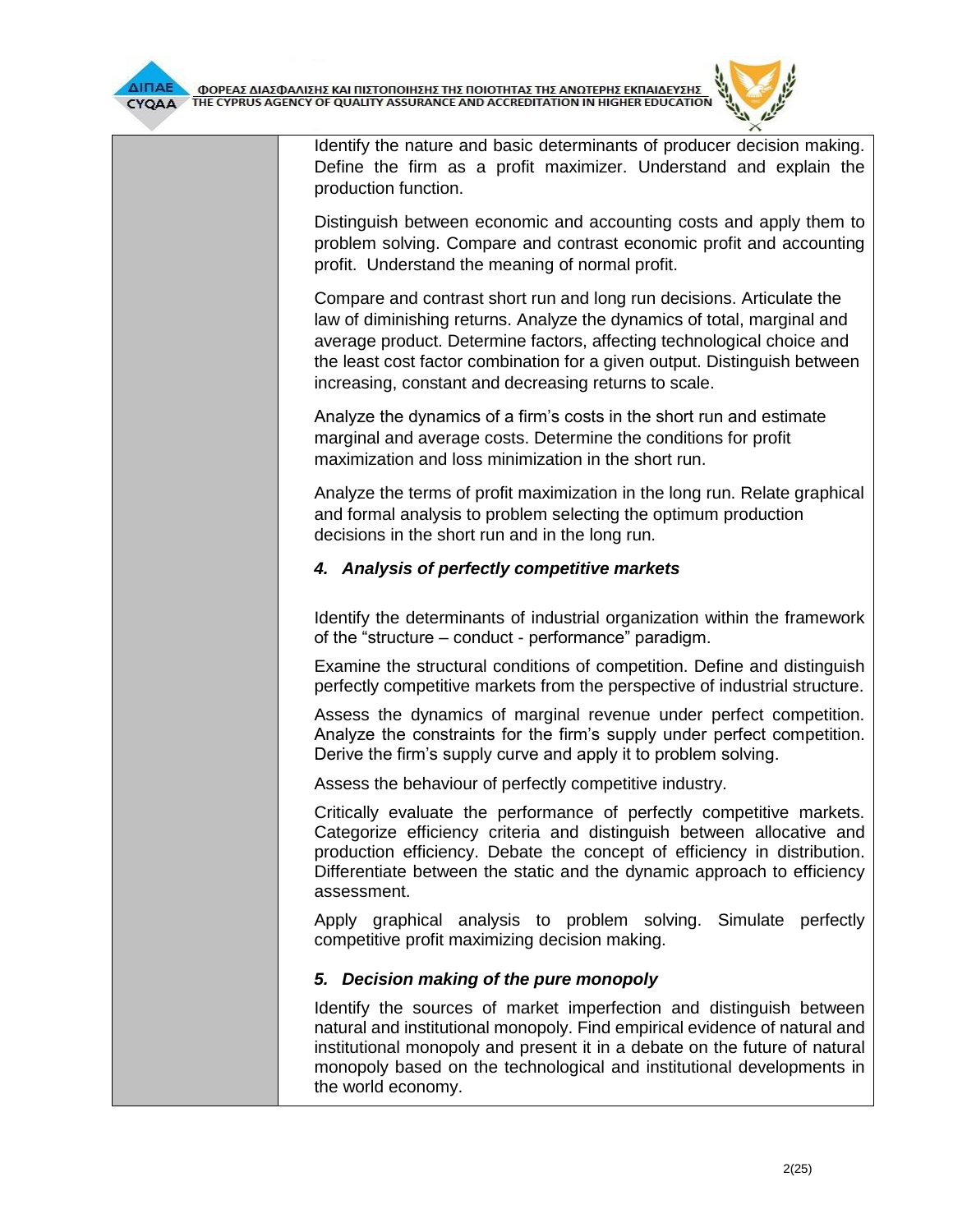

Define the structural conditions for the pure monopoly. Compare and contrast the dynamics of the marginal revenue under the pure monopoly and under perfect competition.

Analyze the profit maximization solution under the pure monopoly and apply formal and graphical analysis to problem solving.

Assess the performance of the pure monopoly: compare and contrast the solution of the three economic problems under the pure monopoly and under perfect competition; evaluate the welfare loss of the monopoly and apply formal and graphical analysis to problem solving.

Derive the necessity of antimonopoly policy and regulation. Familiarize with the pillars of the antimonopoly policy.

Define and examine price discrimination. Find empirical evidence and assess the application of price discrimination in the hospitality industry in a team presentation.

#### *6. Market power and market rivalry*

Examine the conduct under monopolistic competition, determined by the industry structure.

Based on empirical evidence, outline sources and nature of product differentiation.

Outline excess capacity as a salient feature of imperfect competition.

Identify the basic types of oligopoly: the tight oligopoly and the dominant firm oligopoly.

Distinguish between Followship and Non-Followship demand curve under oligopoly and assess its impact on the firm's conduct. Examine pricing decisions under oligopoly and relate them to the industry's performance.

Assess advantages and disadvantages of oligopoly from the perspective of economic dynamics. Understand the main arguments of the Austrian approach in the analysis of the big firm.

Familiarize with the basics of game theory and its application.

## *7. The Theory of the Firm*

Compare and contrast firm coordination and market resource allocation.

Identify transaction costs and discuss their nature, sources and dimensions.

Dispute the limits of the firm theoretically and based on empirical evidence.

Discuss the constraints and controversies of the neoclassical approach to firm's decision making.

Debate different rationales for decision making

Identify asymmetric information as a basis for bounded rationality.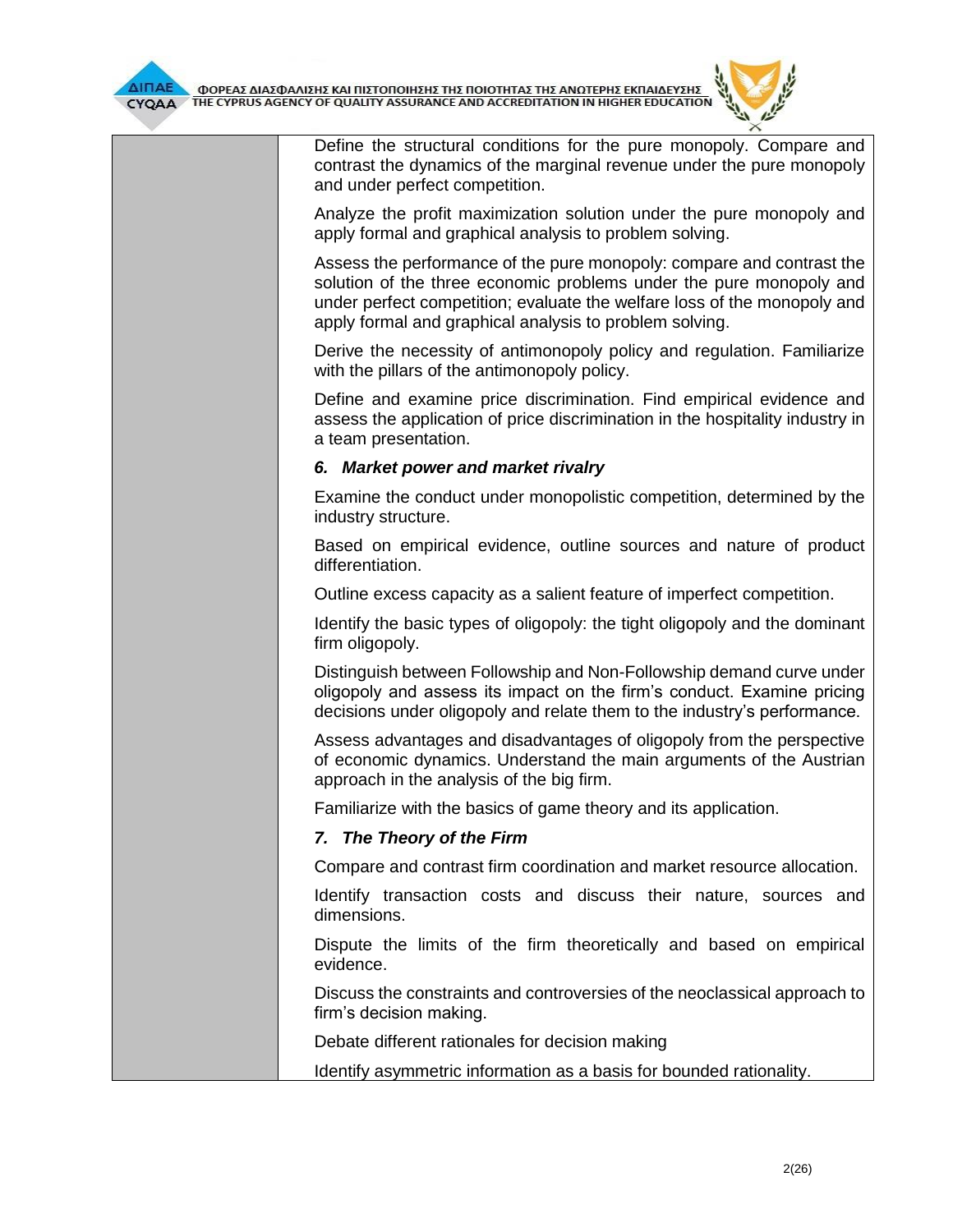

|                         | Articulate and discuss the "principal-agent problem" on the basis of<br>theoretical analysis and empirical evidence.                                                                                                                                                                                                                |
|-------------------------|-------------------------------------------------------------------------------------------------------------------------------------------------------------------------------------------------------------------------------------------------------------------------------------------------------------------------------------|
|                         | Familiarize with the main managerial theories of the firm: sales<br>maximization vs. managerial utility maximization and discuss their<br>practical implications.                                                                                                                                                                   |
|                         | 8. Factor markets                                                                                                                                                                                                                                                                                                                   |
|                         | Identify factor markets and the determinants of factor supply and factor<br>demand.                                                                                                                                                                                                                                                 |
|                         | Derive the demand curve for production factors and assess the concept<br>of the derived demand and its impact on producer decision making.                                                                                                                                                                                          |
|                         | Distinguish between transfer returns and pure economic rent and assess<br>their importance for factor pricing.                                                                                                                                                                                                                      |
|                         | Evaluate determinants of profit maximization in the production factor<br>markets.                                                                                                                                                                                                                                                   |
|                         | Compare and contrast the purchase price and the rent price of capital.<br>Analyze the determinants of the interest and interest rate. Distinguish<br>between real and nominal interest rate and apply them in problem solving.<br>Estimate the time value of money and implement it in problem solving.                             |
|                         | Identify the main determinants of the price of land                                                                                                                                                                                                                                                                                 |
|                         | Discuss the equilibrium in the labour market and wage differentials under<br>perfect and imperfect competition. Critically evaluate the role of Trade<br>Unions and the economic consequences of their activities. Discuss the<br>key concepts of labour discrimination.                                                            |
| Teaching<br>Methodology | The taught part of course is delivered to the students by means of ex<br>cathedra lectures and discussions in class, by means of traditional tools and<br>using computer demonstrations. Some of the key issues are revealed on the<br>basis of simulation games. Role playing and teamwork are incorporated in<br>the simulations. |
|                         | Auditory exercises, where examples regarding matter represented at the<br>lectures, are solved and further questions related to particular open-ended<br>topic issues are compiled by the students and answered, during the lecture<br>or assigned as homework.                                                                     |
|                         | Topic notes are compiled by students, during the lecture. Lecture notes and<br>slide shows can also be downloaded from the lecturer's webpage. Tutorial<br>problems are submitted as homework and these are solved during lectures<br>or privately during lecturer's office hours.                                                  |
|                         | Further literature search is encouraged by assigning students to identify a<br>specific problem related to some issue, gather relevant scientific information<br>about how others have addressed the problem and report this information in<br>written or orally.                                                                   |
| Bibliography            | (a) Textbooks:                                                                                                                                                                                                                                                                                                                      |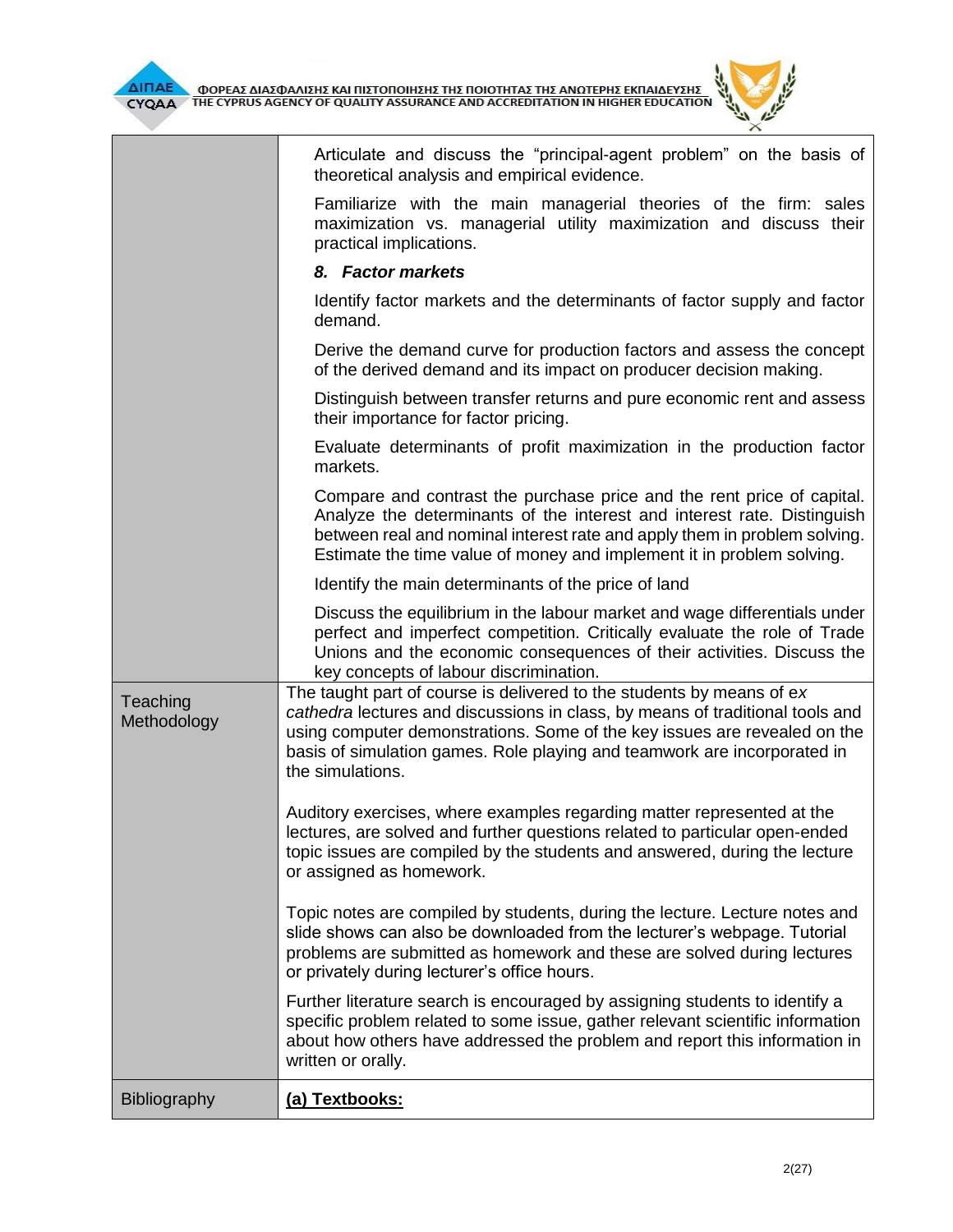



|            | Salvatore D. (2018) Managerial Economics in a Global Economy.<br>Ninth Edition, Oxford University Press.<br>Samuelson & Nordhaus, Economics, McGraw Hill, 19th edition<br>(b)References:                                                                                                                            |  |  |  |
|------------|---------------------------------------------------------------------------------------------------------------------------------------------------------------------------------------------------------------------------------------------------------------------------------------------------------------------|--|--|--|
|            |                                                                                                                                                                                                                                                                                                                     |  |  |  |
|            | Parkin M., M. Powell and K. Matthews. Economics, Pearson, 9th                                                                                                                                                                                                                                                       |  |  |  |
|            | edition<br>Crystal A. & R. Lipsey. Economics, Oxford University Press, 13 <sup>th</sup><br>edition                                                                                                                                                                                                                  |  |  |  |
|            | Heather K. (2002) The Economics of Industries and Firms. Pearson<br>$\bullet$<br>Education Ltd.                                                                                                                                                                                                                     |  |  |  |
| Assessment | (a) Methods:                                                                                                                                                                                                                                                                                                        |  |  |  |
|            | Students are assessed with coursework that involves homework<br>assignments and class participation, two written quizzes, a midterm and<br>a final exam. The assessment involves explaining theoretical concepts,<br>examining real life situations, solving numerical problems and applying<br>graphical analysis. |  |  |  |
|            | Students are assessed continuously and their knowledge is checked<br>through tests with their assessment weight, date and time being set at the<br>beginning of the semester via the course syllabus.                                                                                                               |  |  |  |
|            | Students are prepared for final exam, by revision on the matter taught,<br>problem solving and concept testing and are trained to be able to deal<br>with time constraints and revision timetable.                                                                                                                  |  |  |  |
|            | The final assessment of the students is formative and cumulative and is<br>assured to comply with the subject's expected learning outcomes and the<br>quality of the course.                                                                                                                                        |  |  |  |
|            | (b) Criteria:                                                                                                                                                                                                                                                                                                       |  |  |  |
|            | The assessment criteria can be generalized as follows concerning the<br>area assessed:                                                                                                                                                                                                                              |  |  |  |
|            | 86% or more – Excellent application of problem solving skills.<br>76%-85% - Very good application of problem solving skills.<br>66%-75% - Good application of problem solving skills.                                                                                                                               |  |  |  |
|            | 56%-65% - Satisfactory with some success in applying problem<br>solving skills                                                                                                                                                                                                                                      |  |  |  |
|            | 50%-55% -Satisfactory with limited success in applying problem<br>solving skills                                                                                                                                                                                                                                    |  |  |  |
|            | Below 50% - Little or no application of problem solving skills.                                                                                                                                                                                                                                                     |  |  |  |